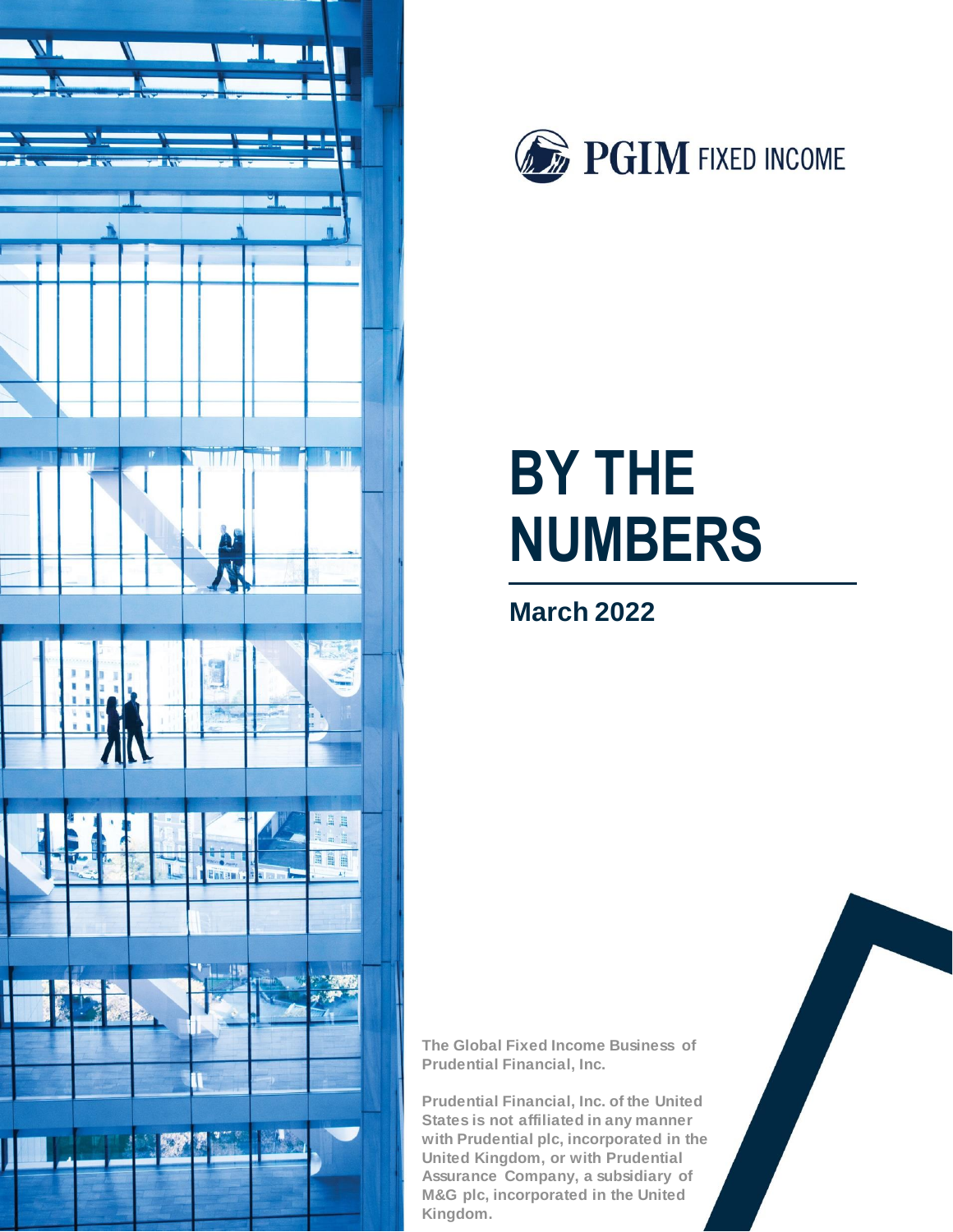## **BY THE NUMBERS**



As of March 31, 2022

**Prudential Financial, Inc. (PFI)\* AUM: \$ 1.62 trillion PGIM AUM: \$ 1.41 trillion<sup>1</sup>**

## **PGIM Fixed Income AUM: \$ 890 billion**

| <b>AUM by Category (\$ billions)</b> |       |
|--------------------------------------|-------|
| <b>Institutional</b>                 | \$388 |
| Proprietary                          | 311   |
| Retail                               | 191   |

| <b>AUM of Select Strategies (\$ billions)</b> |       |
|-----------------------------------------------|-------|
| Core Plus                                     | \$100 |
| <b>US Corporate</b>                           | 57    |
| Core                                          | 44    |
| <b>Emerging Markets Debt</b>                  | 39    |
| <b>US Long Duration Corporate</b>             | 36    |
| <b>Global Bonds</b>                           | 34    |
| <b>US Broad Market High Yield</b>             | 33    |
| <b>Global Corporate</b>                       | 28    |
| <b>US Senior Secured Loans</b>                | 28    |
| Long Duration LDI                             | 22    |
| <b>Core Conservative</b>                      | 22    |
| US Higher Quality High Yield                  | 10    |
| Long Duration Government/Credit               | 8     |
| Absolute Return                               | 2     |

## **345 Investment Professionals**

- ✓ 132 Investment Managers/Senior Executives/ **1,048 Fixed Income Employees Based Globally** Traders/Product Managers
- ✓ 77 Quantitative Research/Risk Management
- ✓ 136 Fundamental Research Analysts/Economists
- ✓ Senior Investment Professionals average 28 years investment experience and 24 years with PGIM
- 
- 
- 

## **AUM by Client Type (\$ billions)**

| <b>Corporate Assets</b>           | \$463 |
|-----------------------------------|-------|
| <b>Corporate Pensions</b>         | 113   |
| Retail                            | 191   |
| <b>Public Plans</b>               | 78    |
| <b>Central Banks</b>              | 18    |
| Sovereign Wealth Funds            | 14    |
| <b>Taft-Hartley Plans</b>         | 11    |
| <b>Endowments and Foundations</b> | 2     |

### **AUM by Sector** (\$ billions)

| Corporates                   | \$331 |
|------------------------------|-------|
| Governments/Agencies         | 162   |
| <b>Securitized Products</b>  | 114   |
| High Yield                   | 73    |
| <b>Emerging Markets Debt</b> | 61    |
| <b>Money Markets</b>         | 61    |
| <b>Bank Loans</b>            | 38    |
| <b>Municipals</b>            | 29    |
| Mortgages                    | 19    |
| Other <sup>2</sup>           | 2     |

- $\sqrt{345}$  Investment Professionals
- ✓ 158 Client Advisory Group Professionals
- $\checkmark$  372 Operations, Technology, and Data Professionals
- ✓ 110 Business Management, Finance and Administrative Staff
- ✓ 63 Legal and Compliance Professionals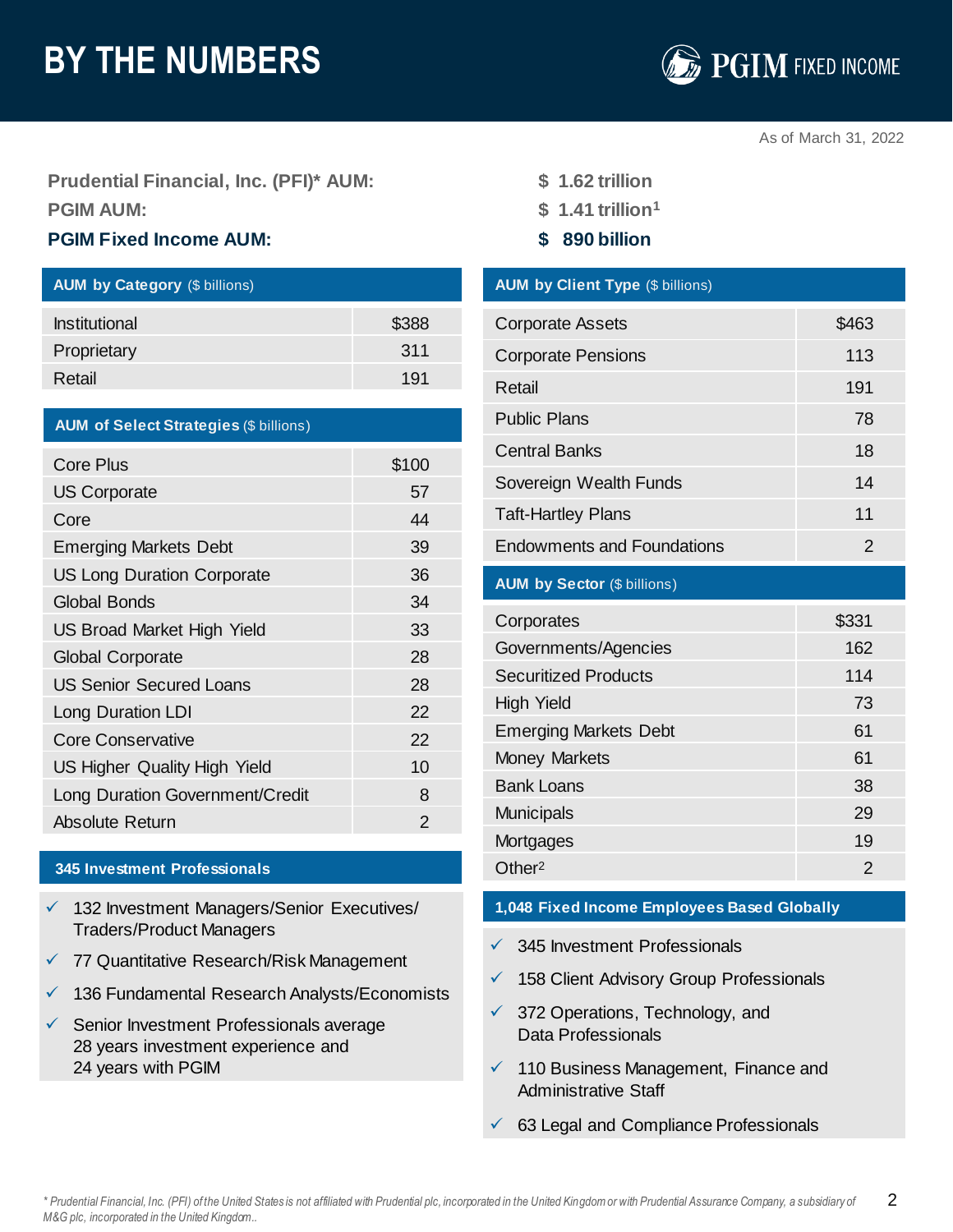## **BY THE NUMBERS**



As of March 31, 2022

- ✓ 18 Sovereign Wealth Funds and Central Banks
- $\checkmark$  44 of the 100 largest US Pension Funds<sup>3</sup>
- $\checkmark$  35 of the 100 largest Global Pension Funds<sup>4</sup>
- $\checkmark$  19 of the 100 largest European Pension Funds<sup>5</sup>

### **Clients**

- ✓ 961 clients
- $\checkmark$  220+ clients for more than 10 years
- $\checkmark$  Added 18 clients in 1Q 2022
- $\checkmark$  Raised \$153 billion in institutional assets over the last three-year period

## **Manage Assets for: Fortune 100 and 500 Clients<sup>6</sup>**

- $\checkmark$  4 of the top 10 Fortune 100 companies
- $\checkmark$  11 of the top 20 Fortune 100 companies
- ✓ 40 Fortune 100 companies
- $\checkmark$  114 of the Fortune 500 companies

## **84 Clients Entrust Us to Manage \$1 Billion or More**

- 49 North America
- ✓ 18 EMEA
- $\sqrt{ }$  10 Japan
- ✓ 7 Asia/Australia (Ex-Japan)



Assets as of March 31, 2022. Asset class breakdown based on company estimates and are subject to change. 1Includes all assets managed by PGIM, Inc., the principal asset management business of PFI. Assets include public and private fixed income, public equity – both fundamental and quartitative and real estate. <sup>2</sup>Other includes Japanese equities and Japanese real estate equities. <sup>3</sup>Source of US Pension Fund data: Pensions & Investments Top 1000 US Pension Funds published March, 2022 and S&P's MMD Top 100 US Pensions. 4Source of Global Pension Fund data: P&I/Willis Towers Watson 300 Largest Pension Funds ranking, data as of December 31, 2020, published September 2021. 5Source of European Pension Fund data: IPE Top 1000 European Pension Funds - 2021. <sup>6</sup>Source of Fortune 500 list: Fortune issued June, 2021. Beginning with first quarter 2019, PGIM Fixed Income's methodology of reporting clients changed to include individual Collateralized Loan Obligation (CLO) vehicles. 7 In 2005 the inclusion of an acquired business contributed \$11 billion to the Firm's assets under management. In 2014, the affiliate PGIM Japan business merged into PGIM Fixed Income contributing \$100 billion.